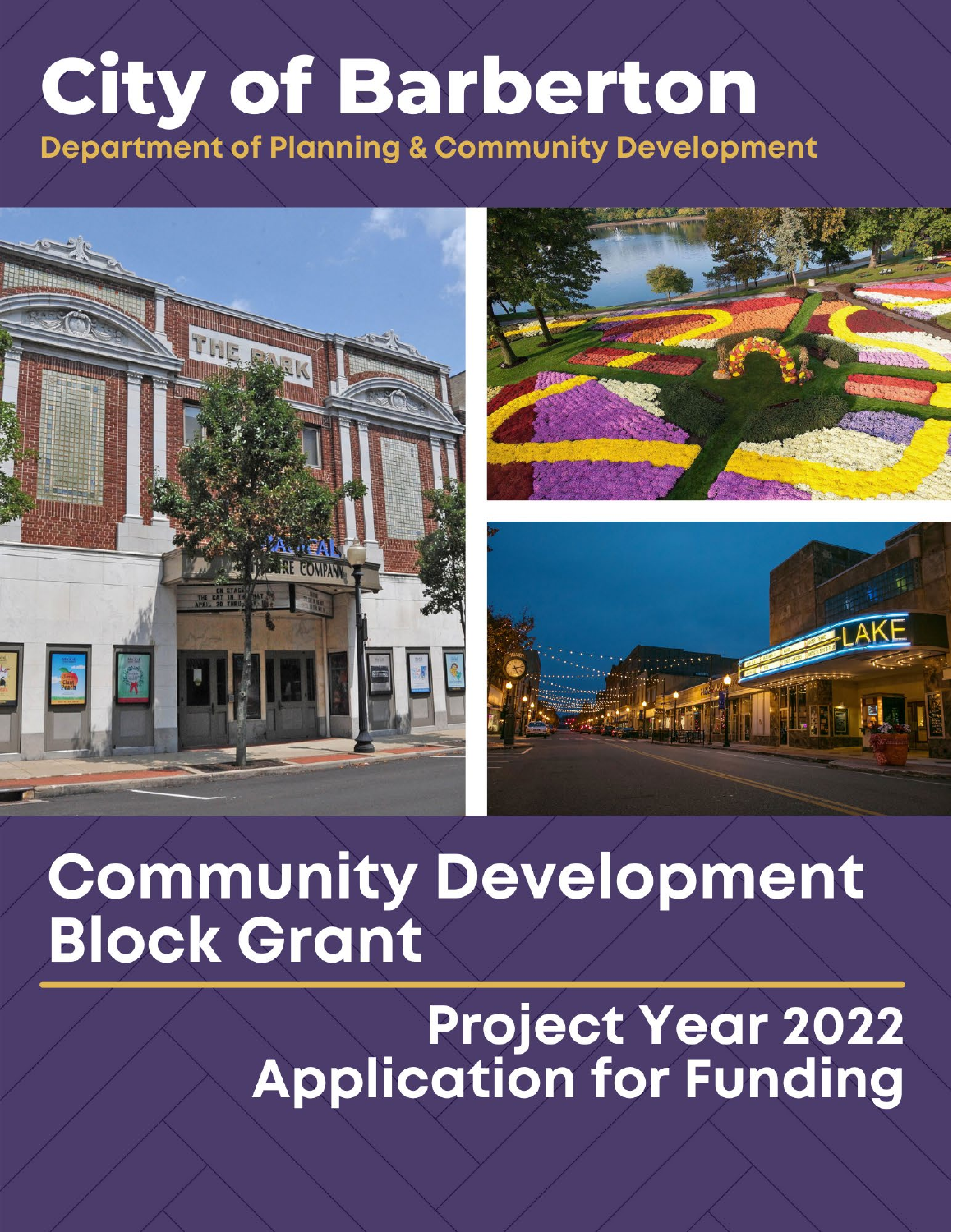

# **About the Community Development Block Grant (CDBG)**

The Community Development Block Grant (CDBG) program was enacted in 1974 to provide block grant funding for community development programs. The program assists urban, suburban, and rural communities in improving housing and living conditions and expanding economic opportunities for low and moderate-income persons.

# **Project Eligibility Guidelines**

This application is intended for agencies that provide eligible CDBG activities for low to moderate-income (LMI) individuals and households. The project must align with at least one objective of the Consolidated Plan. All projects must be ready to start at the time of application. The project must be completed within one (1) year, and all agreements will be made with January 1 as the effective start date. Upon agreement execution, all eligible expenses after January 1 will be funded. All CDBG rules and regulations are in place even if the City and the agency have not signed an executed agreement.

**NOTE:** Funding is contingent upon the U.S. Department of Housing and Urban Development (HUD) approval of the City's Annual Action Plan (AAP). All CDBG grants are **reimbursement-based**. Agencies should have the financial capacity to provide the proposed projects until reimbursement for eligible costs is available.

# **Application Review & Process**

Applicants must complete a full application to be considered for CDBG grant funding. It is recommended that applicants contact the Department of Planning & Community Development (DPCD) to ensure that the proposed project is an eligible CDBG activity. Applications must be typed in the space provided on the application. Applications are in fillable PDF forms. If additional space is needed, the agency may attach additional pages. Please do not provide any additional attachments beyond those that have been requested. If there are requested attachments that the agency cannot provide, there must be an explanation regarding their omission. Complete applications must be submitted by the due date to be considered for funding.

The Project Review Committee (PRC) will review applications after the DPCD determines application completion. The PRC will evaluate applications based on the following criteria:

- Application completion, including appropriate documentation attached,
- Meeting an objective of the Consolidated Plan,
- Project eligibility and feasibility,
- Agency capacity,
- Evidence of matching/leveraged funding,
- Collaboration with other agencies, and
- Other criteria deemed necessary by the PRC.

After review, the DPCD will notify agencies of application status. If awarded, the City will enter into an agreement with the agency, monitor project progress, ensure CDBG compliance, and remit payment on a reimbursement basis.

**NOTE:** The PRC reserves the right to offer grants different from the amount requested by the Applicant.

### **Match Requirement**

The grant requires an eighty/twenty percent (80/20) match. The grant can pay up to a maximum of eighty (80%) of a project's total cost. The Applicant will be responsible for the twenty (20%) match and may use other leveraged funding sources.

# **Questions & Comments**

If you have any questions or comments regarding this application, please contact Justin Halter, Community Development Administrator, a[t jhalter@cityofbarberton.com](mailto:jhalter@cityofbarberton.com) or 330-861-7136.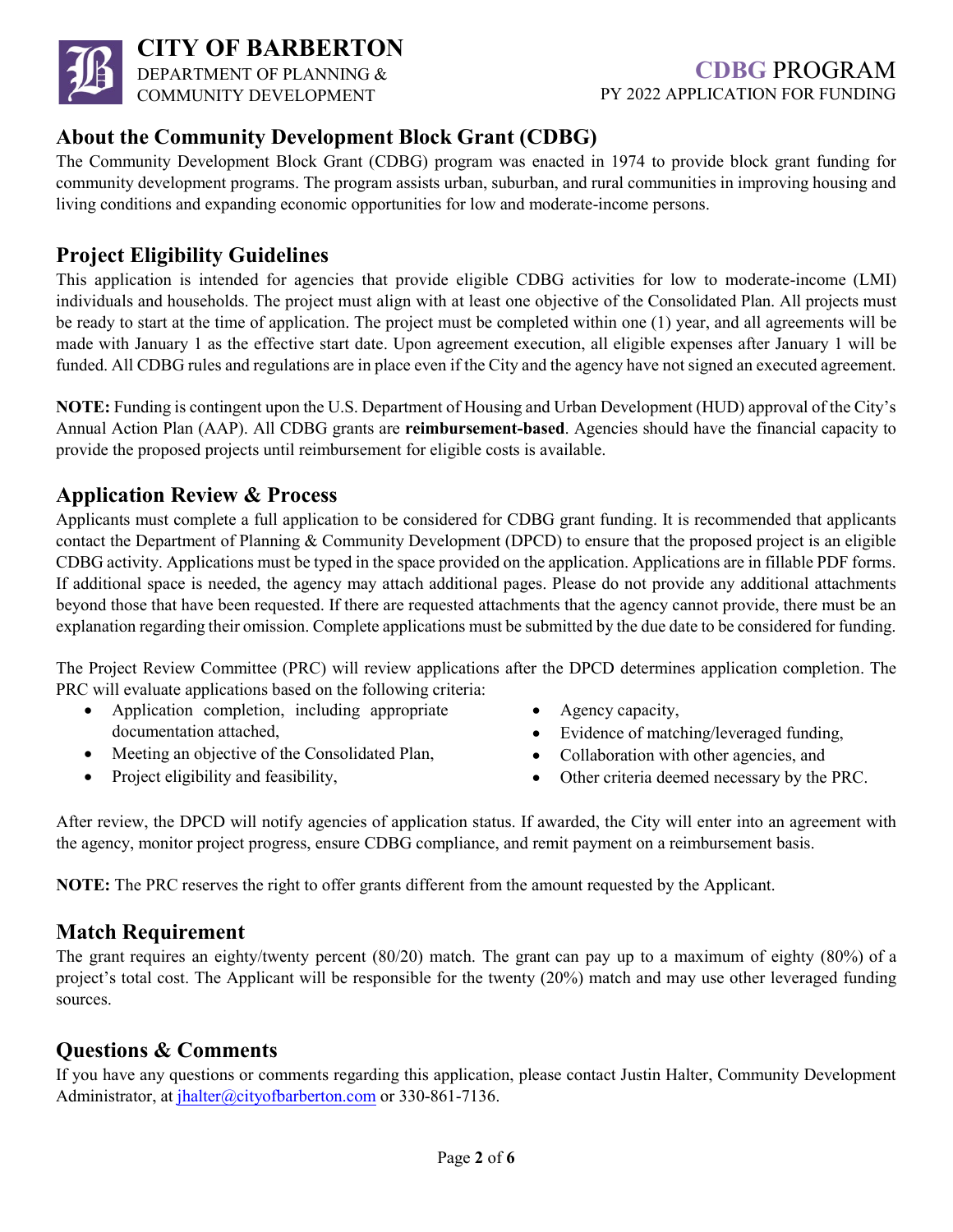

# **Applicant Information**

| --<br>Name:    |  |
|----------------|--|
| Title:         |  |
| Phone Number:  |  |
| Email Address: |  |

# **Agency Information**

| <b>Agency Name:</b> |                       |  |
|---------------------|-----------------------|--|
| Agency Address:     |                       |  |
| Agency NAICS Code:  | Agency Tax ID Number: |  |
| Agency DUNS Number: | Agency CAGE Code:     |  |

# **Project Information**

| Project Name:              |                           |  |
|----------------------------|---------------------------|--|
| <b>Total Project Cost:</b> | <b>Amount Requesting:</b> |  |
| Amount Leveraged:          | <b>Amount Matching:</b>   |  |

|                    |  | Suitable Living Environment | Rationale: |
|--------------------|--|-----------------------------|------------|
| Project Objective: |  | Decent Housing              |            |
|                    |  | Economic Opportunity        |            |

|                  | Availability/Accessibility | Rationale: |
|------------------|----------------------------|------------|
| Project Outcome: | Affordability              |            |
|                  | Sustainability             |            |

| Which CDBG criterion below does your project meet? (select one, unless subpart is required) |                                                                                        |  |  |  |
|---------------------------------------------------------------------------------------------|----------------------------------------------------------------------------------------|--|--|--|
| Area Benefit (At least 51% of the targeted activity area residents are LMI)                 |                                                                                        |  |  |  |
|                                                                                             | Limited Clientele (select subpart below):                                              |  |  |  |
|                                                                                             | Special Needs Group (select benefit group from the list below):                        |  |  |  |
|                                                                                             | Abused children                                                                        |  |  |  |
|                                                                                             | Elderly persons 62 years or older                                                      |  |  |  |
| <b>Battered</b> spouses                                                                     |                                                                                        |  |  |  |
| Severely disabled adults (not children) – Census definition; documentation required         |                                                                                        |  |  |  |
| Illiterate adults                                                                           |                                                                                        |  |  |  |
| Persons living with HIV/AIDS                                                                |                                                                                        |  |  |  |
|                                                                                             | <b>Migrant Farm Workers</b>                                                            |  |  |  |
| Homeless persons                                                                            |                                                                                        |  |  |  |
| At least 51% of clientele to be served will be documented as LMI.                           |                                                                                        |  |  |  |
| Housing (select subpart below):                                                             |                                                                                        |  |  |  |
| Single Family (must be 100% LMI)                                                            |                                                                                        |  |  |  |
| Multi-Tenant (must be 51% LMI)                                                              |                                                                                        |  |  |  |
|                                                                                             | Job Creation/Retention (at least 51% of jobs for LMI persons) – documentation required |  |  |  |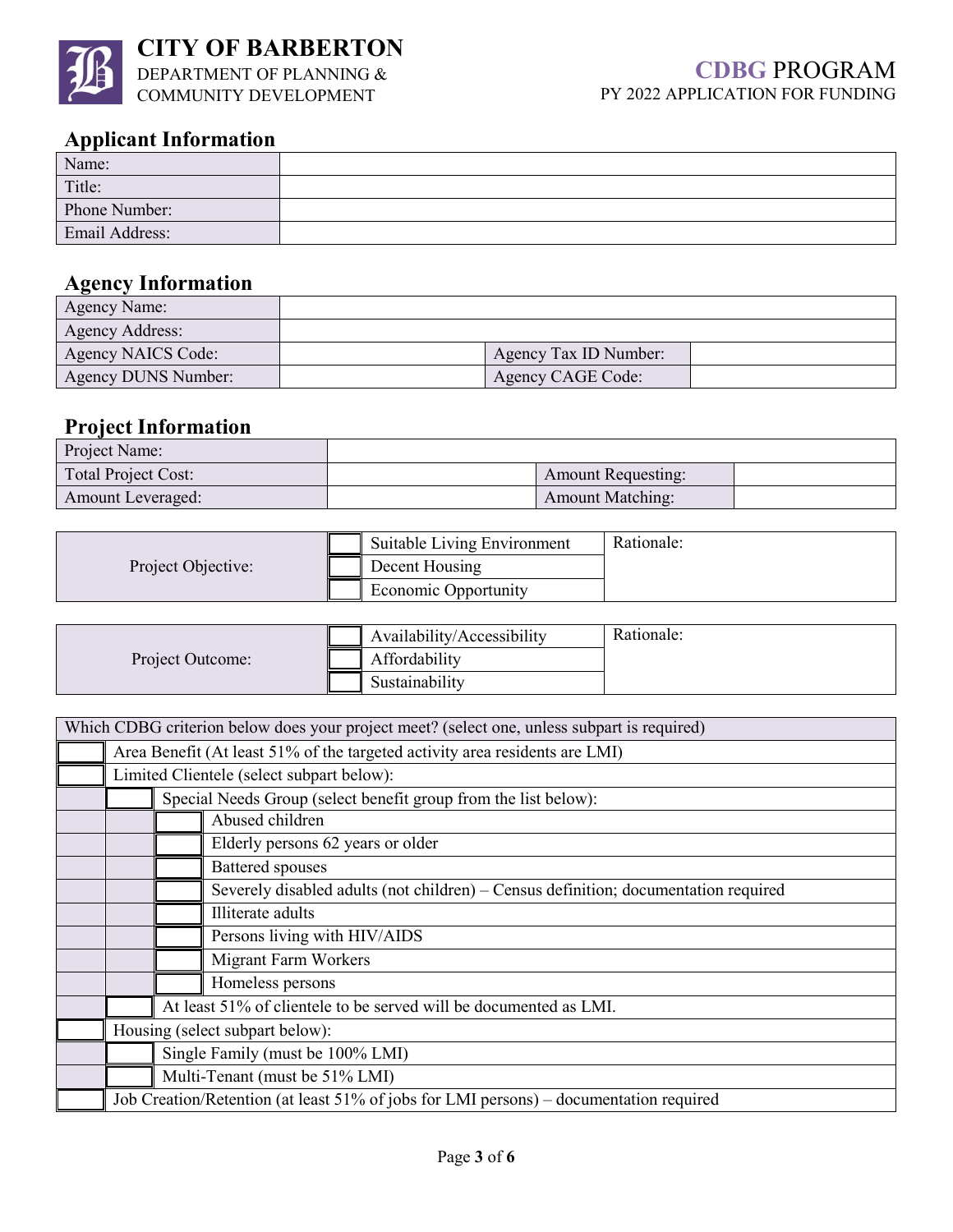

# **CITY OF BARBERTON** DEPARTMENT OF PLANNING &

COMMUNITY DEVELOPMENT

#### **Project Description**

Include supporting documentation and a statement of need. The project must meet one of the goals listed in the Consolidated Plan. Describe the target population that will benefit from the project, the estimated number of clients to be served, and how the Agency will inform the target population about the project. Use additional sheets if necessary.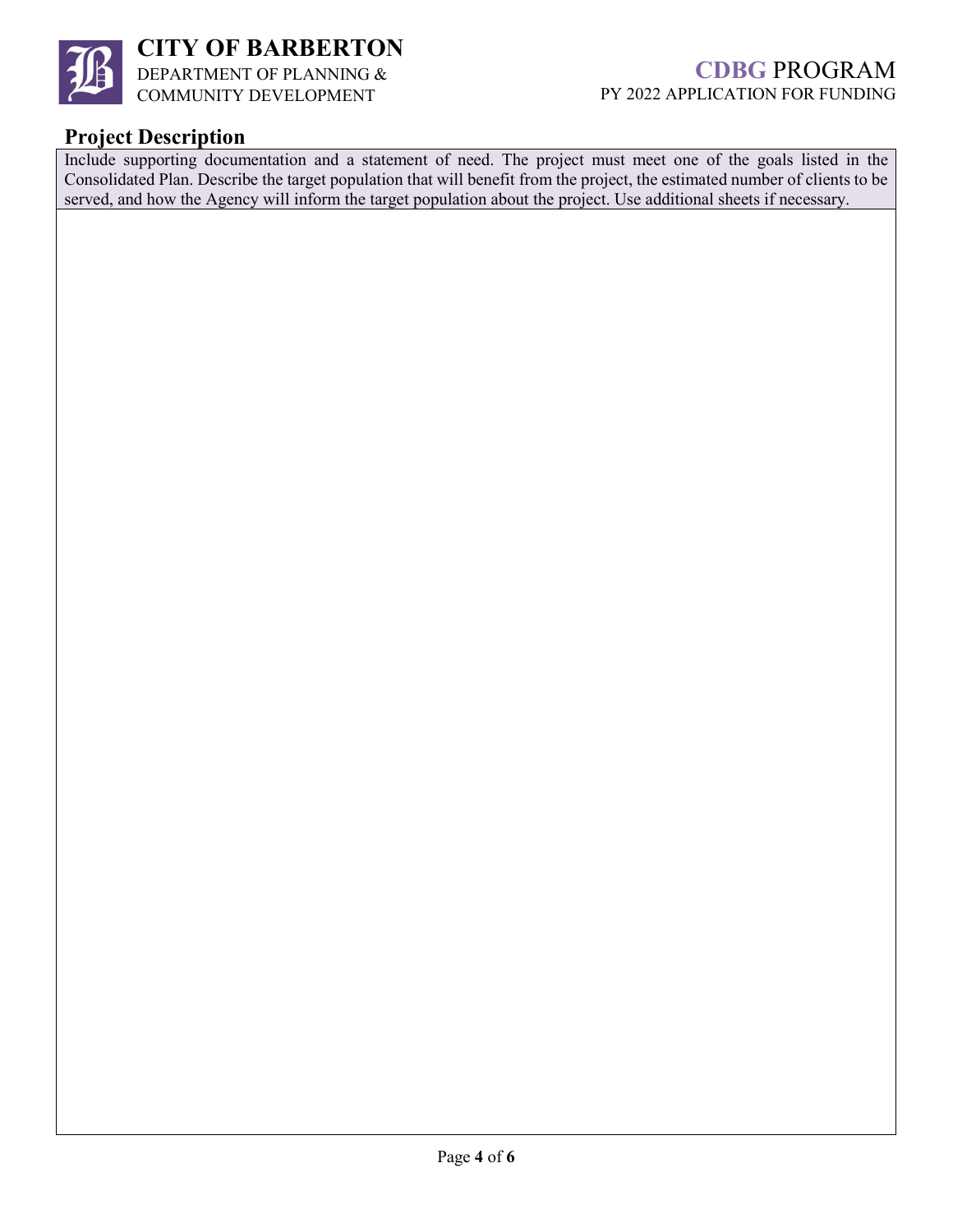

# **CITY OF BARBERTON** DEPARTMENT OF PLANNING & COMMUNITY DEVELOPMENT

# **Agency Capacity**

| Who will be the person responsible for the overall oversight of the proposed project? |  |  |  |
|---------------------------------------------------------------------------------------|--|--|--|
| Name:                                                                                 |  |  |  |
| Title:                                                                                |  |  |  |
| Phone Number:                                                                         |  |  |  |
| Email Address:                                                                        |  |  |  |
|                                                                                       |  |  |  |

| Who will be the alternate person responsible for the overall oversight of the proposed project? |  |  |  |
|-------------------------------------------------------------------------------------------------|--|--|--|
| Name:                                                                                           |  |  |  |
| Title:                                                                                          |  |  |  |
| Phone Number:                                                                                   |  |  |  |
| Email Address:                                                                                  |  |  |  |

| Who will be the person responsible for the daily operations and management of the proposed project? |  |  |  |
|-----------------------------------------------------------------------------------------------------|--|--|--|
| Name:                                                                                               |  |  |  |
| Title:                                                                                              |  |  |  |
| Phone Number:                                                                                       |  |  |  |
| Email Address:                                                                                      |  |  |  |

| Who will be the person responsible for the financial oversight of the CDBG expenditures and fiscal compliance? |  |  |  |
|----------------------------------------------------------------------------------------------------------------|--|--|--|
| Name:                                                                                                          |  |  |  |
| Title:                                                                                                         |  |  |  |
| Phone Number:                                                                                                  |  |  |  |
| Email Address:                                                                                                 |  |  |  |

List the evaluation tools your agency plans to employ to track and monitor the progress of the project. Include fiscal oversight policies, agency capacity, and any previous experience serving low to moderate-income populations. Provide a Board of Directors list or Board of Trustees with the application. Use additional sheets if necessary.